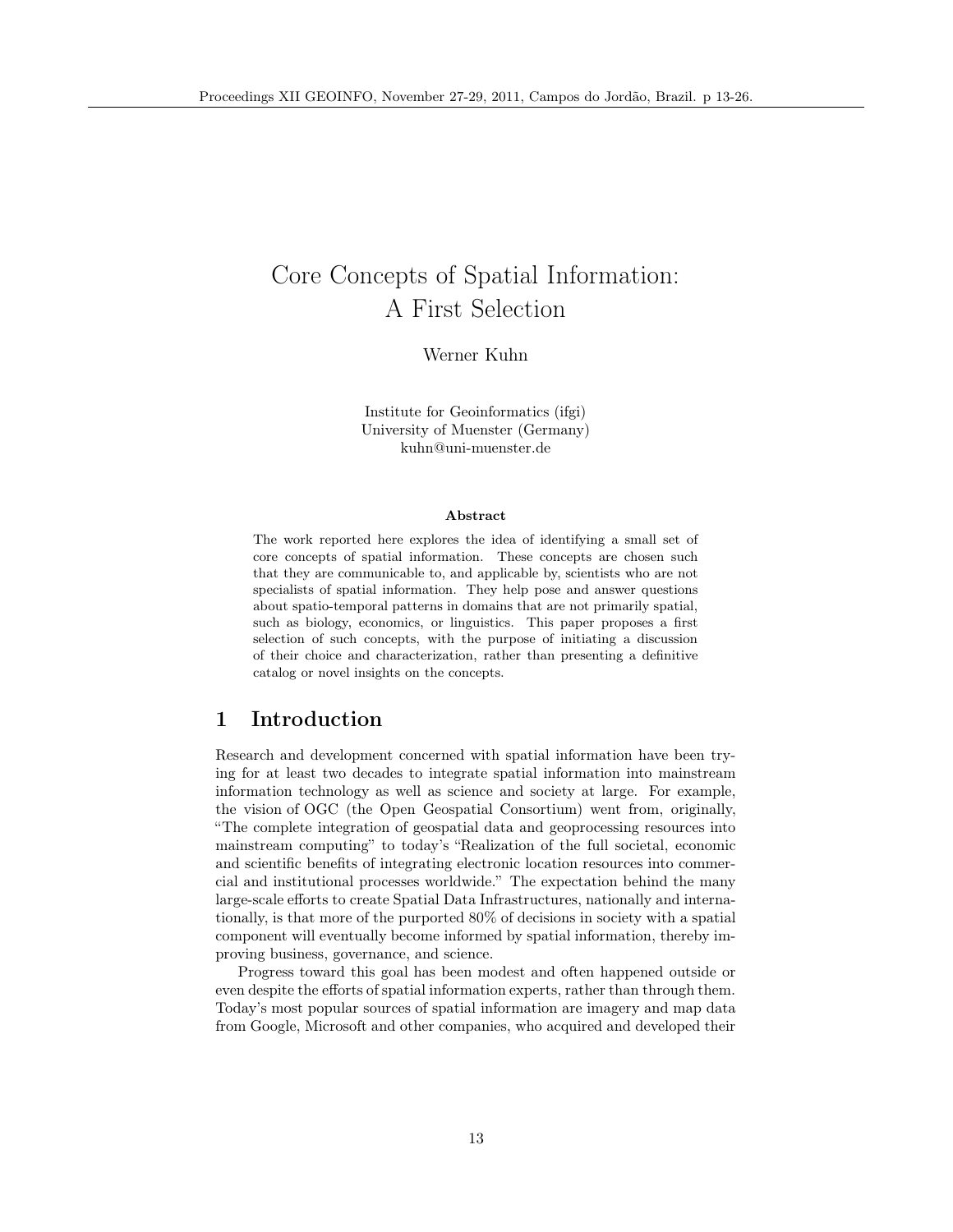technology largely outside the communities of spatial information experts. The problem has been recognized (and in part dealt with) in terms of a need for simpler models and standards than those typically produced by experts. As a result, simply structured spatial data can now be accessed, and elementary analyses performed on them, using non-specialist data formats and services built around them.

Yet, for spatial information to become a cross-cutting enabler of knowledge and analysis, such bottom-up technological solutions alone are not sufficient. Their confusing letter soup of acronyms and their growing plethora of "standards du jour" do not encourage a broader understanding and communication. An effort at the conceptual level is needed, in order to present a coherent and intelligible view of spatial information to those who may not want to dive into the intricacies of standards and data structures. Spatial information is too valuable for society to leave it up to the specialists; but as specialists, we can do a better job explaining it and demonstrating its benefits.

Spatial information answers questions about *themes* in *space* and *time*. All its varieties result from treating these three components as fixed, controlled, or measured (author?) [15]. For example, information about objects is produced by fixing time, controlling theme (i.e., choosing the objects of interest), and measuring space. A unified treatment of time and space turns Sinton's structure into the geo-atom  $\langle x, Z, z(x) \rangle$ , which links a point x in space-time to a property-value pair  $\langle Z, z(x) \rangle$ , where  $z(x)$  is the value of property Z at x [10]. The geo-atom answers the questions *what is there?* (looking for z, given x) and *where is this?* (looking for x, given z), two questions whose dualism is characteristic for spatial information.

Spatial data as such are not spatial information, but generate it once humans interpret them. For example, *1-5-3 Yaesu* is spatial data and can be interpreted in the right context as the address of a post office in a ward of Tokyo; the same goes for *6p21.3,* the locus of a gene in a chromosome. Concepts are the mental mechanisms needed to interpret data. For example, the concept of location is needed to interpret addresses or gene loci, and the concept of value is needed to interpret copyright regulations for spatial data.

The overall goal of this work is to explain spatial information and its potential for science and society through a set of core concepts. These are concepts of spatial *information,* defined here as concepts used to answer questions about themes in space and time *as well as* being represented by data or services. They include *spatial concepts*, which serve to reason about space <sup>1</sup> and *information concepts*, in the sense of concepts *about* spatial information, which may be spatial or not. An example of the former is *location,* referring to space and being represented digitally. An example of the latter is *value*, which refers to spatial information, but is not spatial. An example of both is *resolution*, which is a spatial measure, but also describes spatial information. The co-existence of such content and meta concepts, and the consequent need to understand both, are characteristic for information sciences in general.

 $1A$  comprehensive overview with an emphasis on learning is http://www.teachspatial.org.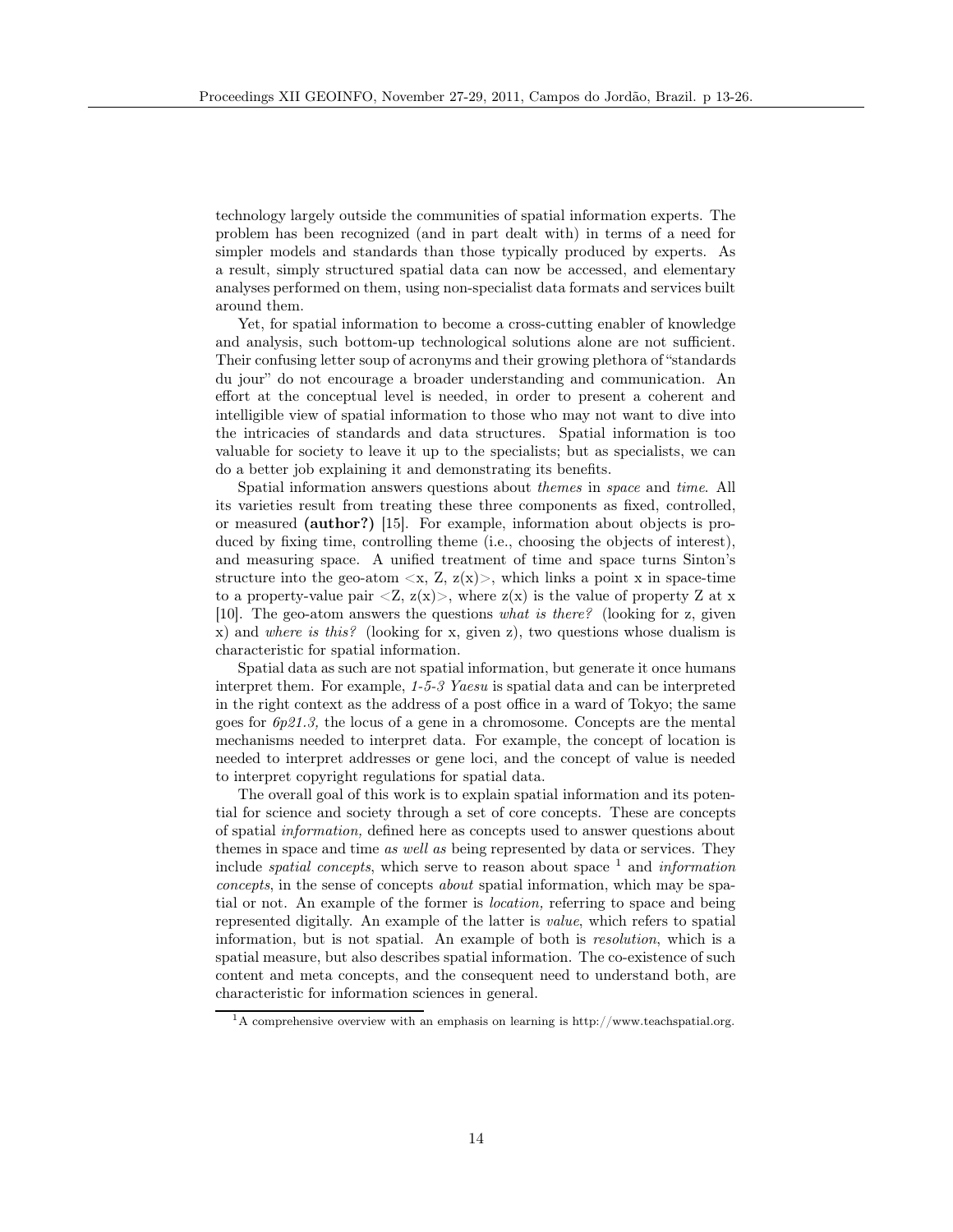### 2 Spatial information in science and society

Why bother with spatial information at all? First of all, because some of the biggest societal and scientific challenges require a better understanding of, and better decisions about, the location and interaction of things in space and time. Consider climate change, biodiversity, financial systems, poverty, security, health, energy or water supply – spatial information is essential in addressing each of these global as well as many regional and local challenges. In fact, key notions in today's scientific and social debates on these challenges are essentially spatio-temporal - consider risk, sustainability, vulnerability, or resilience. Secondly, studying spaces at smaller scales (atoms and subatomic particles, molecules, crystals, biological cells) as well as larger ones (planets and galaxies) remains among the most fascinating - as well as most costly - scientific adventures. Thirdly, solutions to *non-spatial* problems often use spatial analyses in real or metaphorical spaces, the latter ranging from the data cubes used in data mining to the spatializations used for information retrieval or mnemonic techniques.

Dealing with these and other challenges requires approaches transcending those of single disciplines, even if these disciplines have themselves broad scopes, as geography or computer science do. Transdisciplinary research addresses challenges that span multiple disciplines and have direct social relevance. Its goal is to make progress in solving these problems, not just to gain knowledge. Its approaches often benefit from exploiting spatial information, either because the problems are inherently spatial or because space and time act as unifiers and organizers for all phenomena and our knowledge about them. For example, combining satellite imagery of the Amazon rain forest with ground sensor measurements and socio-economic models reveals deforestation patterns, whose presentation to farmers, decision makers, and the general public helps reduce the depletion of this planet's lungs [1]. Recent developments in the social sciences and humanities, referred to as a *spatial turn* [17], together with numerous technological advances (navigation systems, mobile computing, high-resolution satellite imagery, virtual globes, sensors, and crowd-sourced information) further amplify and exemplify the opportunities for spatial information in science and society.

To be able to bring spatial information to transdisciplinary work, scientists of any disciplines need to be supported in understanding and exploiting *spatiality* in their theories and models. This requires an explanation of spatial information in a theoretically sound and technically informed way, maximizing the scope of applications and minimizing technological jargon. The spaces to be considered are those where transdisciplinary challenges arise, i.e., primarily those of human experience in one to three dimensions plus time. They include geographic spaces (such as a neighborhood in a city or a river catchment), indoor spaces (such as a room or a hallway), body spaces (such as a human body or organ), tabletop spaces (such as a desktop or workbench), and images. Smaller and larger spaces (such as cells, atoms or galaxies) as well as higher-dimensional ones (such as those used in statistics or data mining) are typically understood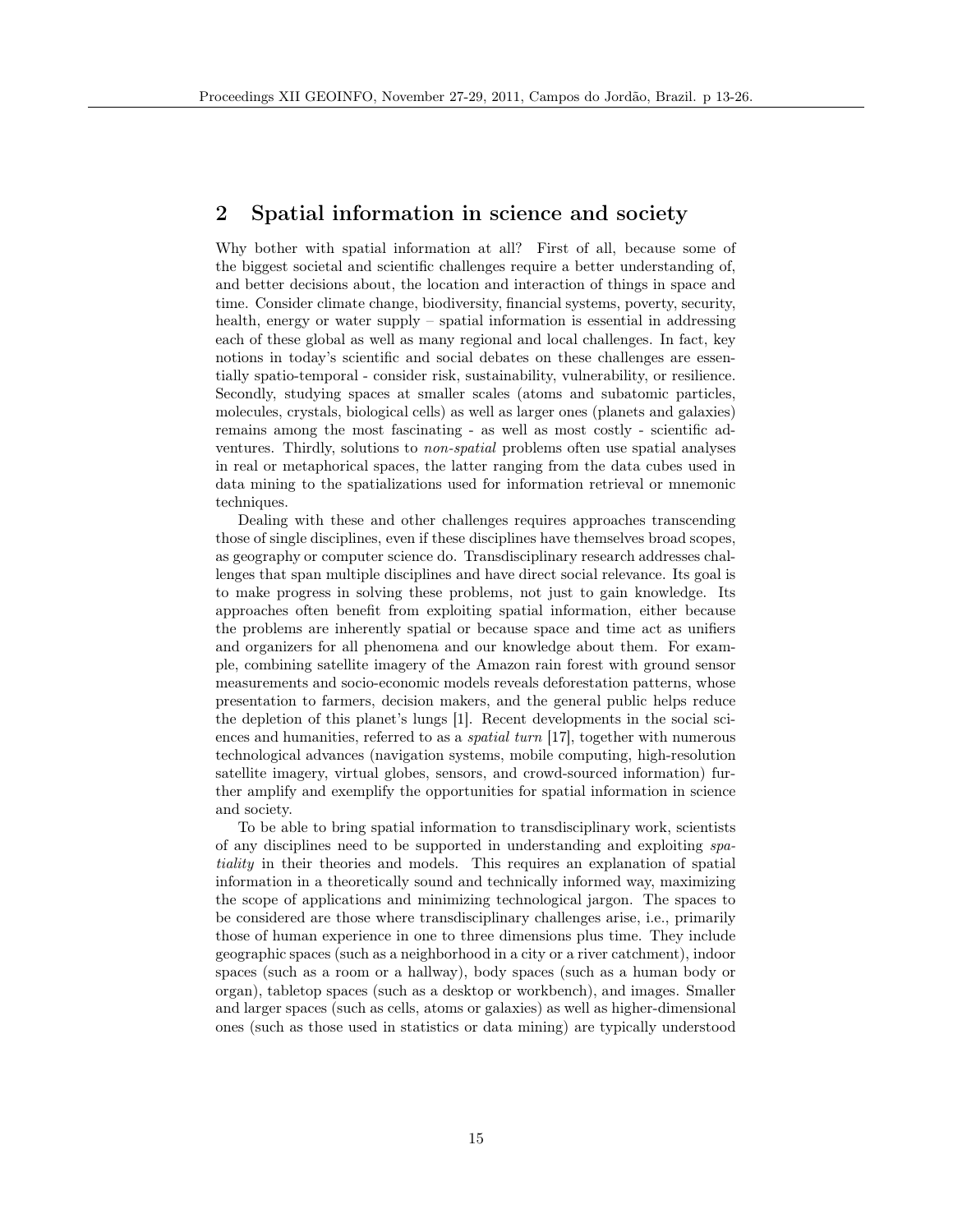through mappings to these experiential spaces. Among them, geographic spaces are the ones with which we have the richest set of experiences, giving geographic information science a privileged status in dealing with spatial information.

### 3 Concepts of spatial information

Surprisingly, a comprehensive treatment of concepts of spatial information with a transdisciplinary scope does not yet exist. All explanations of spatial information have a technological bias toward Geographic Information Systems (GIS) or a disciplinary one toward geography, surveying, or computer science. Where they discuss core concepts at all, these are often limited to spatial concepts or even geometric ones. While there is no shortage of calls to improve this situation (for an early GIS-oriented example with a broad view, see [2]), comprehensive results are missing or only starting to emerge1.

This lack of a conceptual consensus on spatial information across disciplines, spaces, and technologies may be both a reason for, and a result of, the fact that the "science behind the systems" [7] remains largely there - *behind* the systems. Two decades after it started to call itself a science, and despite significant accomplishments [9], efforts to present geographic information science *to outsiders* as an intellectual (rather than just technological) venture lack a coherent con $ceptual basis<sup>2</sup>.$ 

As a consequence, biologists, economists, or linguists interested in testing a hypothesis using spatial information have to dig into GIS text books and standards documents, even just to understand what spatial information and reasoning could possibly do for them. Those interested in smaller or larger spaces are even worse off, since no textbooks or standards address these across disciplines. Geographic information science, thus, has to ask itself where economics would be today if its core concepts were limited to either micro- or macro-economics and hidden in specialized textbooks and manuals for spreadsheets and accounting software.

Taking up this challenge, the work presented here is neither about technologies, nor about particular disciplines or domains. It attempts to cut across their boundaries, targeting a bigger role for spatial information in science and society. It strives for an explanation of *what is special about spatial* for those who are *not* specialists of spatial information.

## 4 A first selection of concepts

The discussion of the proposed nine core concepts of spatial information in this section begins with location and the dual pair of field and object information. It continues with the spatial concepts of network and process, and ends with the information concepts of resolution, accuracy, semantics, and value. Each

<sup>2</sup>Some examples (with a variety of goals) are http://spatial.ucsb.edu/, http://uspatial.umn.edu/, http://spatial.uni-muenster.de, http://lodum.de/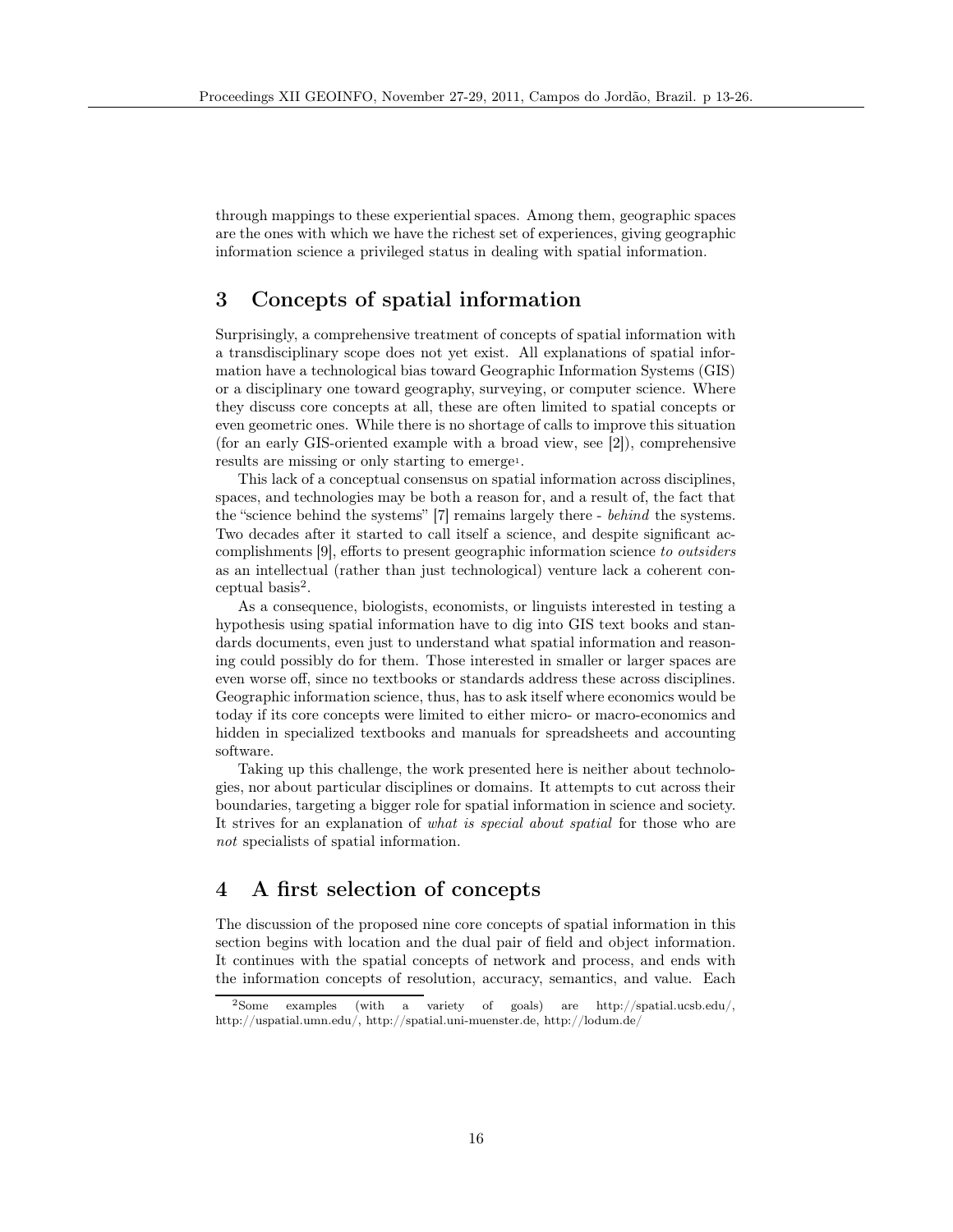concept gets only briefly characterized, in order to initiate and guide discussions. Detailed explanations exceed the available space and will be provided in a revised and extended article [13].

#### 4.1 Location

The starting point for a journey through concepts of spatial information has to be location: spatial information is always linked to location in some way but what exactly is location and how does it play this central role? Location information answers *where* questions: where are you? where is the appendix? where are this morning's traffic jams? Perhaps counter-intuitively, location is a relation, not a property. This is so, because nothing has an intrinsic location, even if it remains always in the same place. The house you live in can be located, for example, by a place name, an address, directions, or various types of coordinates. All of these location descriptions express relations between the *figure* to be located (your house) and a chosen *ground* (a named region, a street network, coordinate axes). How one locates things, i.e., what ground and what relation one chooses, depends on the context in which the location information is produced and used. Spatial reference systems, for example the World Geodetic System 1984 (WGS84), standardize location relations and turn them into easier to handle attributes within such a system. Yet, when data use multiple reference systems (for example, latitude and longitude as well as projected coordinates), locations need to be understood as relations and interpreted with respect to their ground (for example, the Greenwich meridian or a projected meridian).

Relating different phenomena through location is fundamental to spatial analysis. An early and famous application is Dr. Snow's 1854 finding that Cholera is spread by drinking water, after he had observed that many Cholera deaths had taken place around a certain water pump. The great power of such locational analyses results from the fact that nearby things are more related than distant things, which has been dubbed Tobler's First Law, based on its first explicit statement in [16].

#### 4.2 Field

Fields describe phenomena that have a value everywhere in a space of interest, such as temperature. Generalizing the field notion from physics, field-based spatial information can also represent values that are statistically constructed, such as probabilities or population densities. Field information answers the question *what is there?*, where "there" can be anywhere in the space of interest. Fields are one of two fundamental ways of structuring spatial information, the other being objects 4.3. Both fix time, with fields resulting from controlled space and measured theme, and objects resulting from controlled theme and measured space. Time can also be controlled, rather than fixed. Controlling it together with space leads to space-time fields; controlling it together with theme produces object animations. Fields have been shown to be more fundamental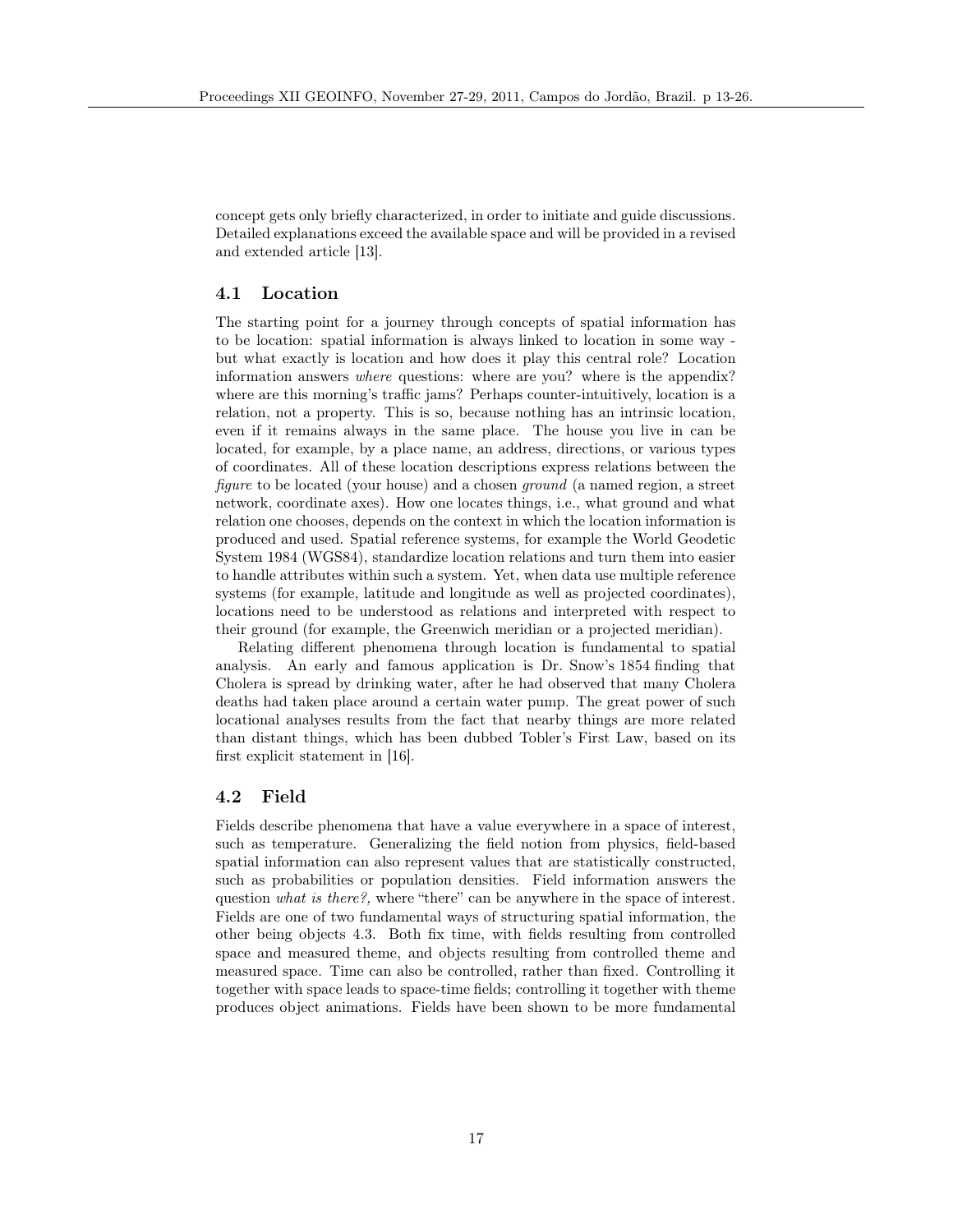than objects, capable of integrating field and object views in the form of General Field models [14].

Since it is not possible to represent the infinitely many values of a field, they need to be discretized for explicit digital storage. There are two ways to achieve this, either through a finite set of samples with interpolation between them or through a finite number of cells with homogeneous values, jointly covering the space of interest. The cells can all have the same shape (forming a regular grid of square, triangular, hexagonal, or cubic cells) as in the so-called *raster model* for spatial data, which is best known from digital images. Or they can have irregular shapes, adaptable to the variation of the field, as in the finite element models used in engineering or the triangulated irregular networks (TIN) used to represent terrains.

An important kind of fields captures values on two-dimensional surfaces such as those of the earth or of the human body. These fields are typically organized into thematic *layers*. The idea of a layer is rooted in traditional paper- or filmbased representations of spatial information, such as maps, and the production of models from stacked transparent layers of data about a theme. The main computational use of layers is to *overlay* them in order to relate information about multiple themes or from multiple sources.

#### 4.3 Object

After fields, objects provide the second fundamental way of structuring spatial information. They describe individual things with spatial, temporal, and thematic properties and relations. Object information answers questions about properties and relations of objects, such as *where is this?, how big is it?, what are its parts?*, *which are its neighbors?, how many are there?*.

For many applications, one is interested in things that are *features* in the way that a nose is a feature of a face, i.e. parts of a surface. Features are important siblings of objects, but can be understood as a special case. The simplest way to carve out features from a surface is to name regions on it. Geographic places are the prototypical examples, carved out of the earth's surface by naming regions; but the same idea applies, for example, to models of airplane wings, sails, or teeth. Object and feature models can co-exist, and the general tendency today is to complement two-dimensional feature models with three-dimensional object models and provide more or less seamless transitions between them. For example, your house may be represented as a feature of the earth's surface in a digital map, as a feature of street view images, and as a three-dimensional object. The resulting blended feature-object notion pervades geography, but also exists in biology and medicine (features of cells, organs, or bodies), and generally in imaging (features extracted from images of anything).

Many questions about objects and features can be answered based on simple representations as points with thematic attributes. For example, doing a blood count or determining the density of hospitals in an area require only point representations. On the other hand, some questions do require explicit *boundaries* enclosing or separating objects. For example, determining the neighbors of a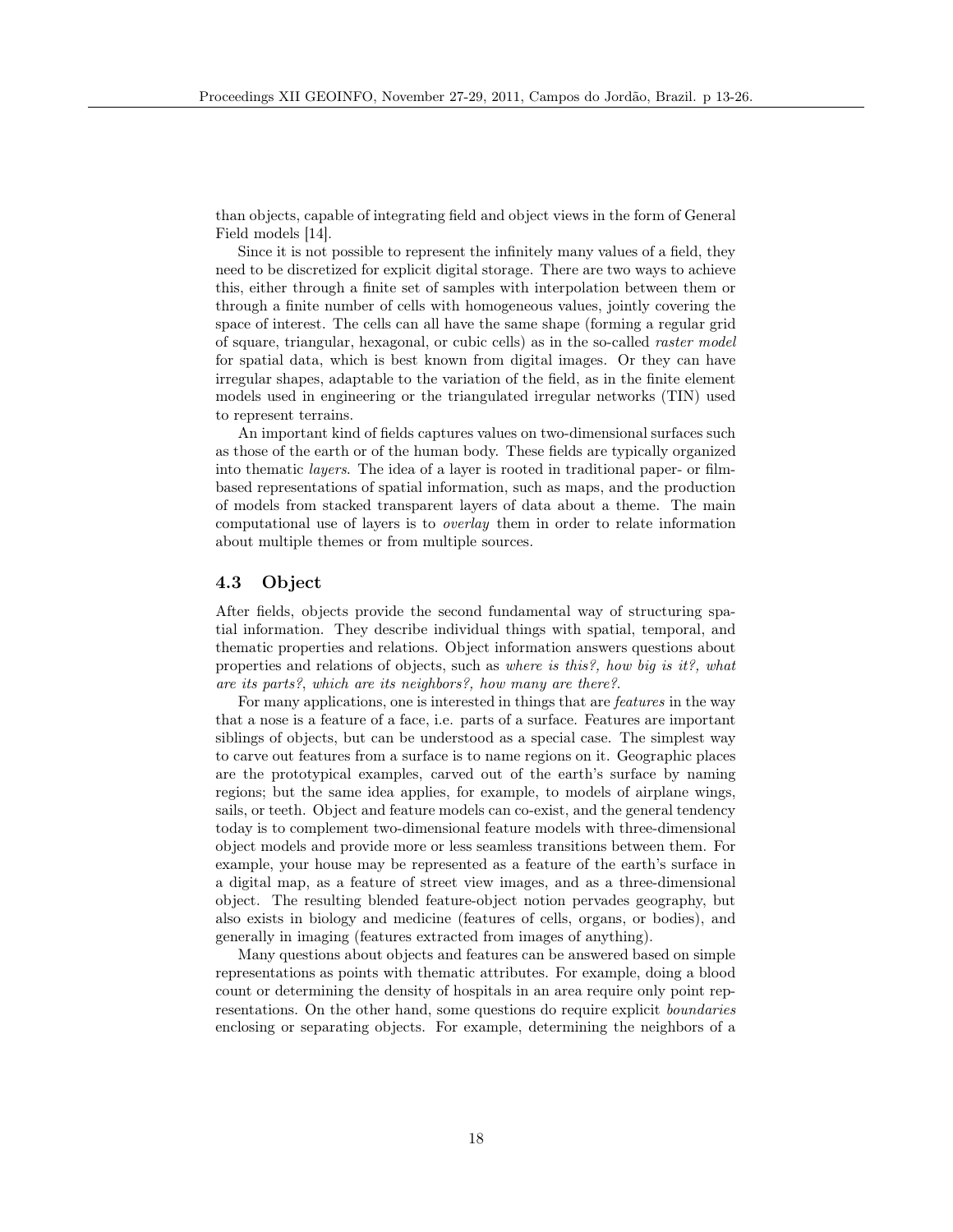land parcel, the extent of a geological formation, or the health of blood cells may require boundary data. The frequent occurrence of boundaries in object information, however, has mainly historical reasons, since analog representations like images or maps were digitized by drawing or following lines on them.

The so-called *vector models* for spatial data capture objects with boundaries at various levels of sophistication. Like surface fields in raster data, collections of features in vector data can be organized into thematic *layers*. Processing vector data exploits the geometry of boundaries to compute sizes, shapes, buffers around the objects, and overlays. Yet, many objects, particularly natural ones, do not have crisp boundaries [3]. Examples are geographic regions or body parts such as the head. It can be harmful to impose boundaries on such objects only for the sake of storing them in vector models. Differences between spatial information from multiple sources are indeed often caused by such more or less arbitrary delimitations. For example, boundaries of climate zones are vague by nature, and the variation in boundaries between different definitions matters much less than the overall extent and location of the zones. Thus, whether modeling objects with explicit boundaries is necessary or even desirable has to be carefully assessed for each application. It is certainly not something that the concept of an object implies.

#### 4.4 Network

Connectivity is central to space and spatial information. The concept of a network captures binary connections among arbitrary numbers of objects, which are called nodes or vertices of the network. The nodes can be connected by any relation of interest. Network information answers questions about connectivity, such as *are nodes m and n connected?*, *what is the shortest path from m to n?*, *how central is m in the network?*, *where are the sources and sinks in the network?*, *how fast will something spread through the network?*, and many others.

The two main kinds of networks encountered in spatial information are transportation and social networks. Transportation networks (in the widest sense) model systems of paths along which matter or energy is transported, such as roads, utilities, communication lines, synapses, blood vessels, or electric circuits. Social networks capture relationships between social agents, such as friendships, business relations, or treaties.

All networks can be spatially embedded, which means that their nodes are located. This is often the case for transportation networks and increasingly for social networks. If the embedding space is a surface, networks can be organized into thematic layers, like the surface fields and feature collections encountered above.

Network applications benefit from the well studied representations of networks as graphs and the correspondingly vast choice of algorithms. Partly due to this sound theoretical and computational basis, networks are the spatial concept that is most broadly recognized and applied across disciplines.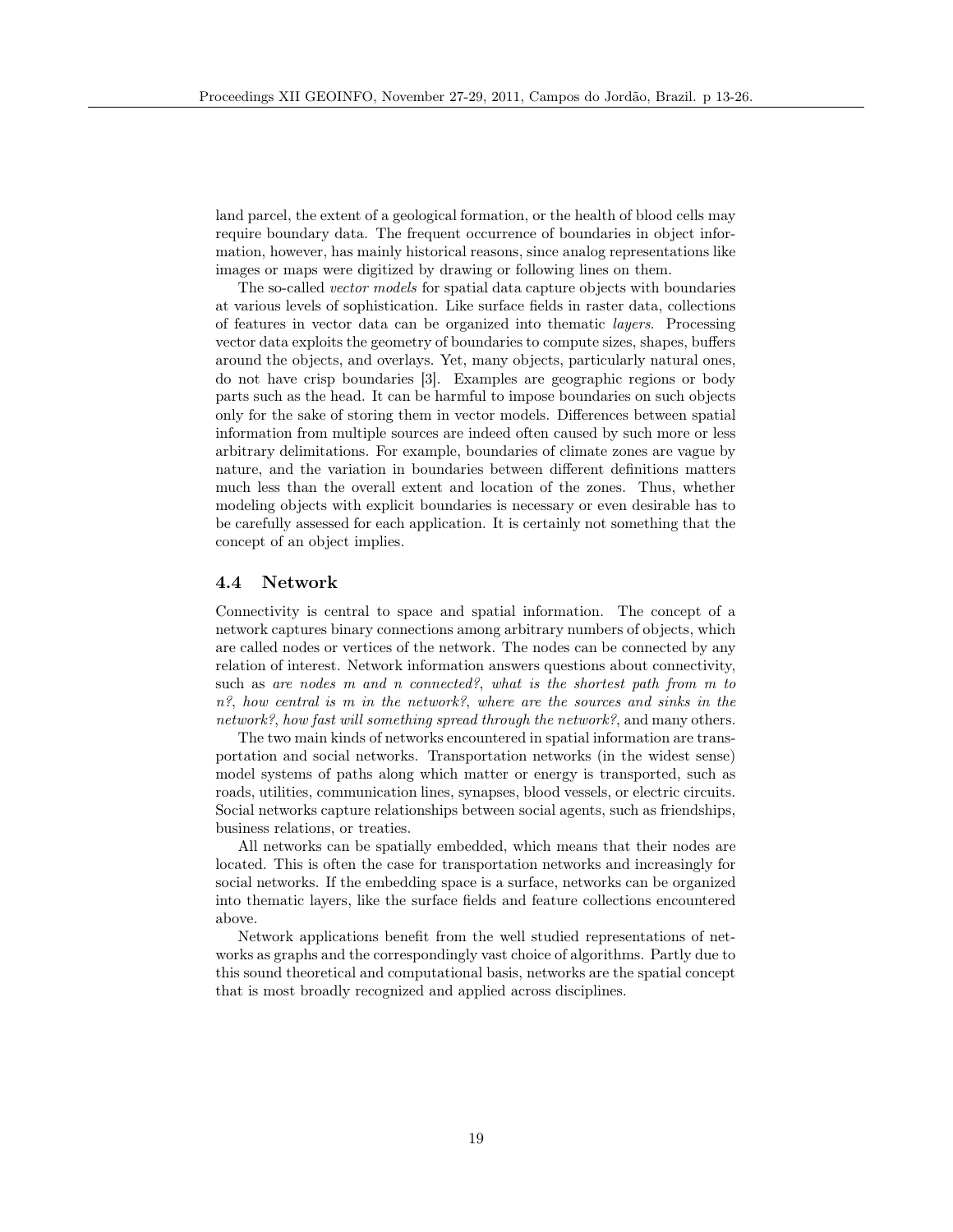#### 4.5 Process

Processes are of central interest to science and society - consider processes in the environment, in a human body and its cells, and in machines or molecules. Processes that manifest themselves in field, object, or network information are considered spatial. Information about spatial processes primarily answers questions about *motion*, *change*, and *causality*.

Controlling time and measuring space generates information about *motion*; controlling time and measuring theme informs about *change*. Time is typically controlled through time stamps in spatial information. Temporal reasoning on time stamps (and on time intervals formed from them) is the basis for understanding motion and change. Migration or embolism are examples of motion. Growth, such as that of vegetation or social networks, exemplifies the change of objects or networks. Diffusion, for example in the form of climate change, collapsing house prices, or spreading innovation, is an example of a change in fields, objects or networks.

The most complex relation between spatial processes is that of *causality*. Dr. Snow's tracing of cholera to drinking water is a case of determining that one process (drinking some water from a contaminated pump) is the cause of another (contracting cholera), based on the patients being located near the pump.

Real-time spatio-temporal data from sensors and spatio-temporal simulations are the two key sources of process information. In order to makes sense of these dynamic data and models, science needs better *theories of change* [4]. One of the main benefits to be expected from a list of core concepts of spatial information is indeed to establish the conceptual foundations for such theories. If the theories can be formulated in terms of the proposed core concepts, their choice will be corroborated; if not, other concepts will have to join or replace them. For the current proposal, this means that all spatial change needs to be explained in terms of operations on locations, fields, objects, networks, and processes themselves.

#### 4.6 Resolution

Resolution is the first and most spatial *concept of information* on this list. It characterizes the size of the units about which information is reported and applies to all three components of space, time, and theme. For example, satellite images have the spatial resolution of the ground area corresponding to a pixel, the temporal resolution of the frequency at which they are taken, and the thematic resolution of the spectral bands pictured. Vote counts have the spatial resolution of voting districts, the temporal resolution of voting cycles, and the thematic resolution of parties or candidates. Resolution information answers questions about *how precise* spatial information is, for example, when taking decisions based on the information.

Resolution characterizes information about all concepts introduced so far: location is recorded at certain granularities, fields are recorded at certain sample spacings or cell sizes, and the choice of the types of objects (say, buildings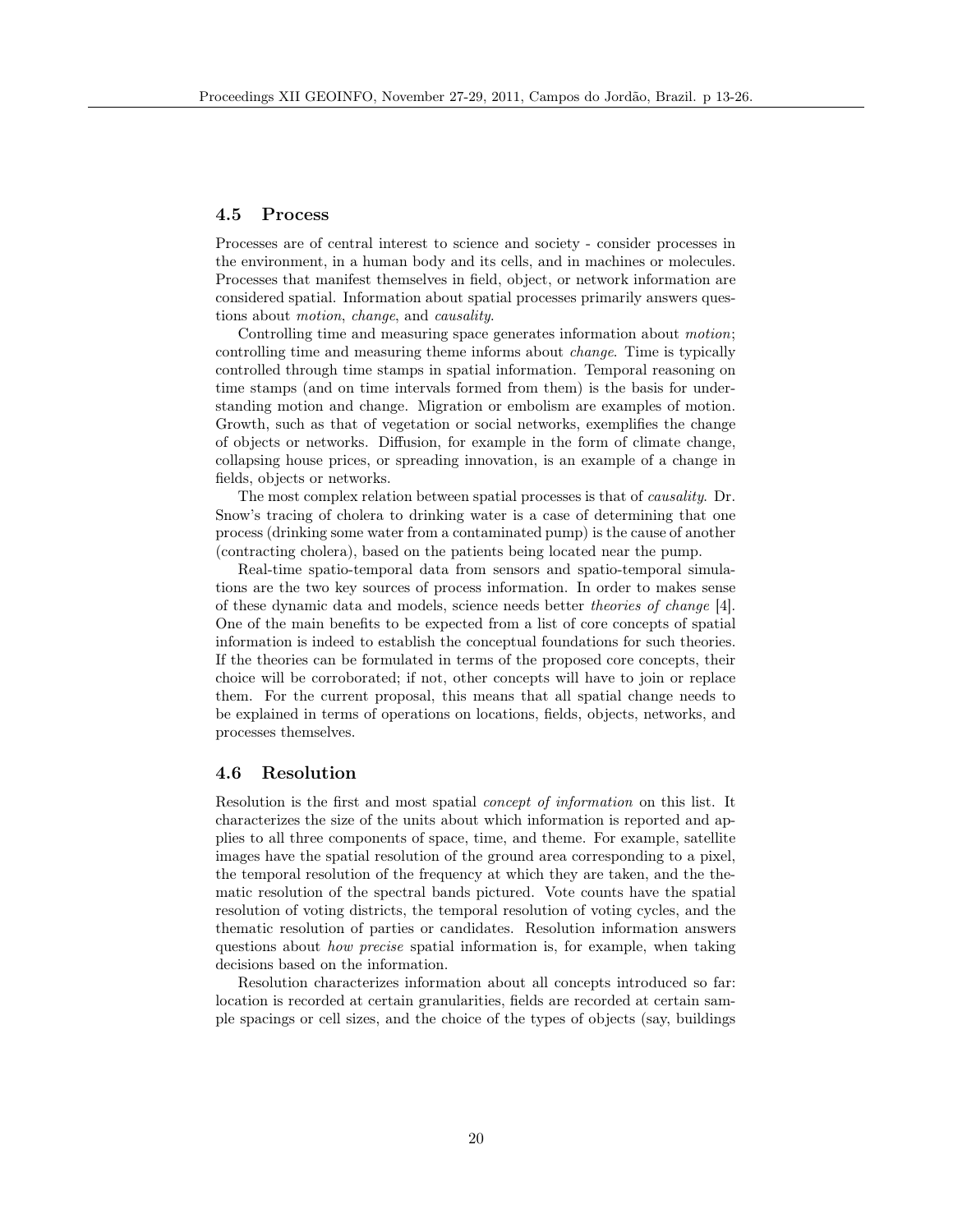vs. cities) and nodes (say, transistors vs. people) determines the spatial resolution of object and network information. The choice of the spatial, temporal, and thematic resolution at which spatial information gets recorded is primarily determined by the processes studied, because these involve phenomena of certain sizes, frequencies, and levels of detail. For example, migration, social networking, and the diffusion of technological innovations all involve people over months; embolism involves blood clots and vessels over hours; cancer involves cells and organs over years; climate change involves large air and water masses over decades; changing house prices involve land parcels and people over days or weeks.

Many processes need to be studied at multiple resolutions (for example, erosion) or they connect to processes at other resolutions. For example, one can think of all processes as involving some sort of motion at some resolution. All five core spatial concepts on our list can be represented at multiple resolutions: location descriptions are often hierarchical (for example, addresses); fields are often represented by nested rasters (called pyramids in the case of images); object hierarchies are expressed as part-whole relations between objects (for example, administrative subdivisions of countries); hierarchical network representations allow for more efficient reasoning (for example, in navigation), process models (for example, in medicine) are connected across levels of detail.

#### 4.7 Accuracy

Accuracy, like precision, is a key property of information, capturing how information relates to the world. Information about accuracy answers questions about the *correctness* of spatial information. The location of a building, given in the form of an address, coordinates, or driving instructions, can in each case be more or less accurate. The spatial, temporal, and thematic components of spatial information are all subject to (in)accuracy.

Assessing the accuracy of information requires two assumptions: that there is in principle a well-defined correct value and that repeated measurement or calculation distributes in regularly around it. The first assumption requires an unambiguous specification of the reported phenomenon and of the procedure to assign values. For example, if temperatures are reported for different places, one may need to specify the level above ground to which they refer. The second assumption requires an understanding of measurement as a random process. Choosing a particular form of distribution (called a probability density function) allows for estimating the probability that a measured or computed value falls within a given interval around the correct value. Mean errors and any other accuracy data are based on these two assumptions.

Accuracy connects to resolution through the established practice of reporting all data at a resolution corresponding to the level of expected accuracy. If information is collected at multiple levels of resolution, one level can sometimes be considered as accurate when assessing the others. For example, positions determined from high-precision measurements serve as "fix points" for lower precision measurements, and objects get extracted from remotely sensed images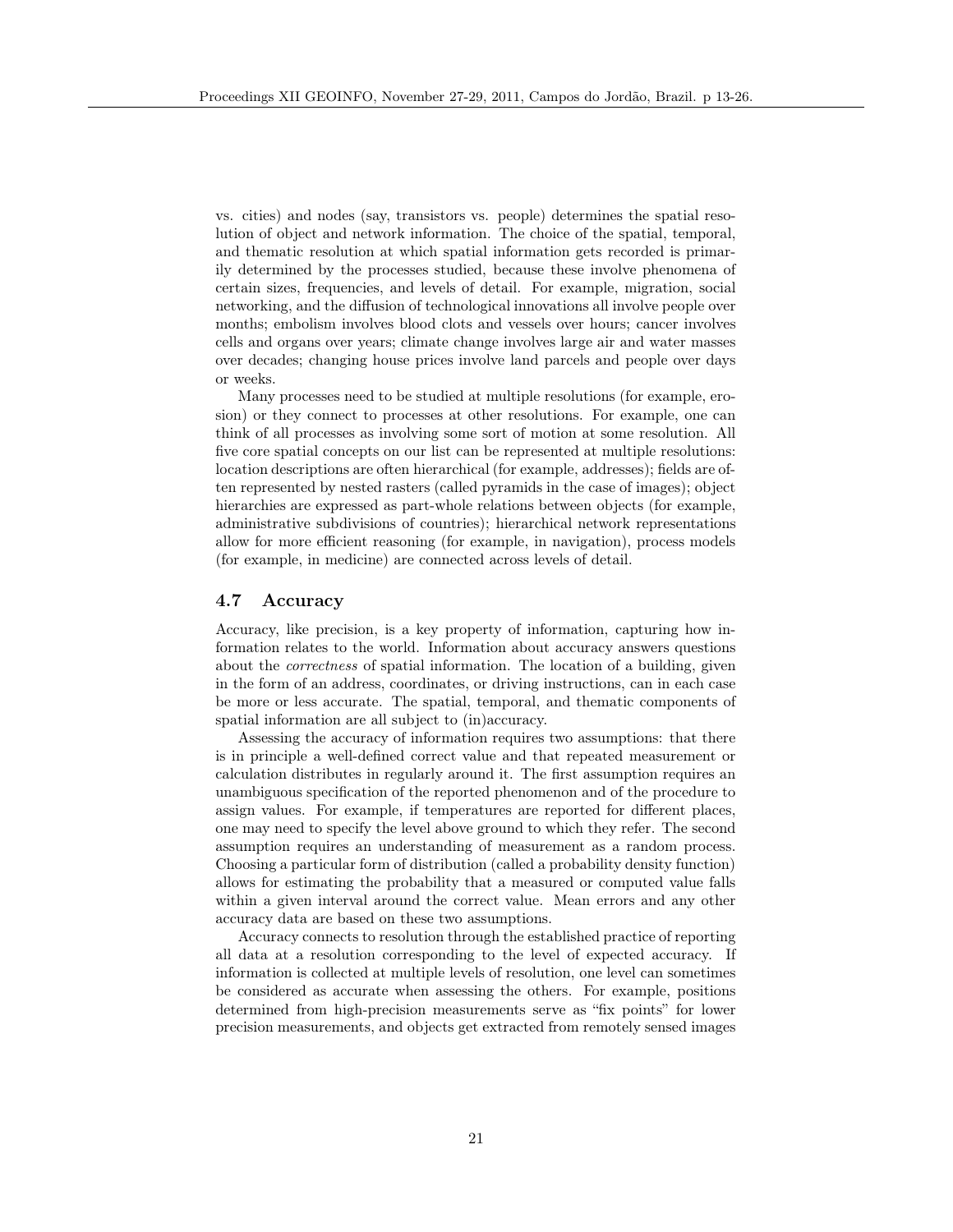by determining "ground truth" for parts of an image.

#### 4.8 Semantics

Understanding the semantics of spatial information is crucial to its adequate use. When it comes to analyzing spatial information, determining whether the same things are called the same (and different things differently) is essential to producing meaningful results and making sense of them. The challenge is to capture what the producer means with some data or services and to guide the user on how to interpret them. For example, when navigation systems use road data, they make assumptions on what the data producer meant by "road width" (paved or drivable?, number of lanes or meters or feet?). When using a spatial information service, operational terms such as distance also have to be interpreted adequately.

Semantic information answers the question *how to interpret the terms* used in spatial information. It concerns the spatial, temporal, and thematic components. While the semantics of spatial and temporal data have long been standardized through spatial and temporal reference systems, the semantics of thematic data and operations remain hard to capture and communicate. What is meant with data about land use or body tissue, for example, depends on a complex interaction between defining the intended use of some terms (say, forest or muscle) and delineating the spatio-temporal extents of their application to land or tissue.

Data and services do not have a meaning by themselves, but are used to mean something by somebody in some context. Therefore, it is impossible to fix the meaning of terms in information. However, one can make at least some of the conditions for using and interpreting a term explicit. This is what *ontologies* do: they state constraints on the use of terms. But language use is flexible and does not always follow rules, even for technical terms. An empirical account of how some terms are actually used can therefore provide additional insights on intended meaning or actual interpretation. This is what *folksonomies* deliver: they list and group terms with which information resources have been tagged.

Semantic information consists of necessarily incomplete collections of constraints from ontologies and folksonomies on the use and interpretation of terms. The constraints can use binary logic (for example, stating that a term refers to a subset of the things that another term refers to) or fuzzy logic (where such a statement is neither true nor false, but possibly true). The latter is an attempt to account for the inherent vagueness of many terms.

Yet, all constraints depend on *context*. Terms are used by somebody to mean something in a given context. Ontologies and folksonomies capture some aspects of context, but spatial information is often used in other contexts than the ones it was produced in. For example, road width data produced by traffic engineers may be quite different from those needed for navigation. In order to map between different contexts, ontologies need to be *grounded*. This means that their constraints need to refer to something outside their context, to which the constraints of other contexts can then refer as well. Spatial information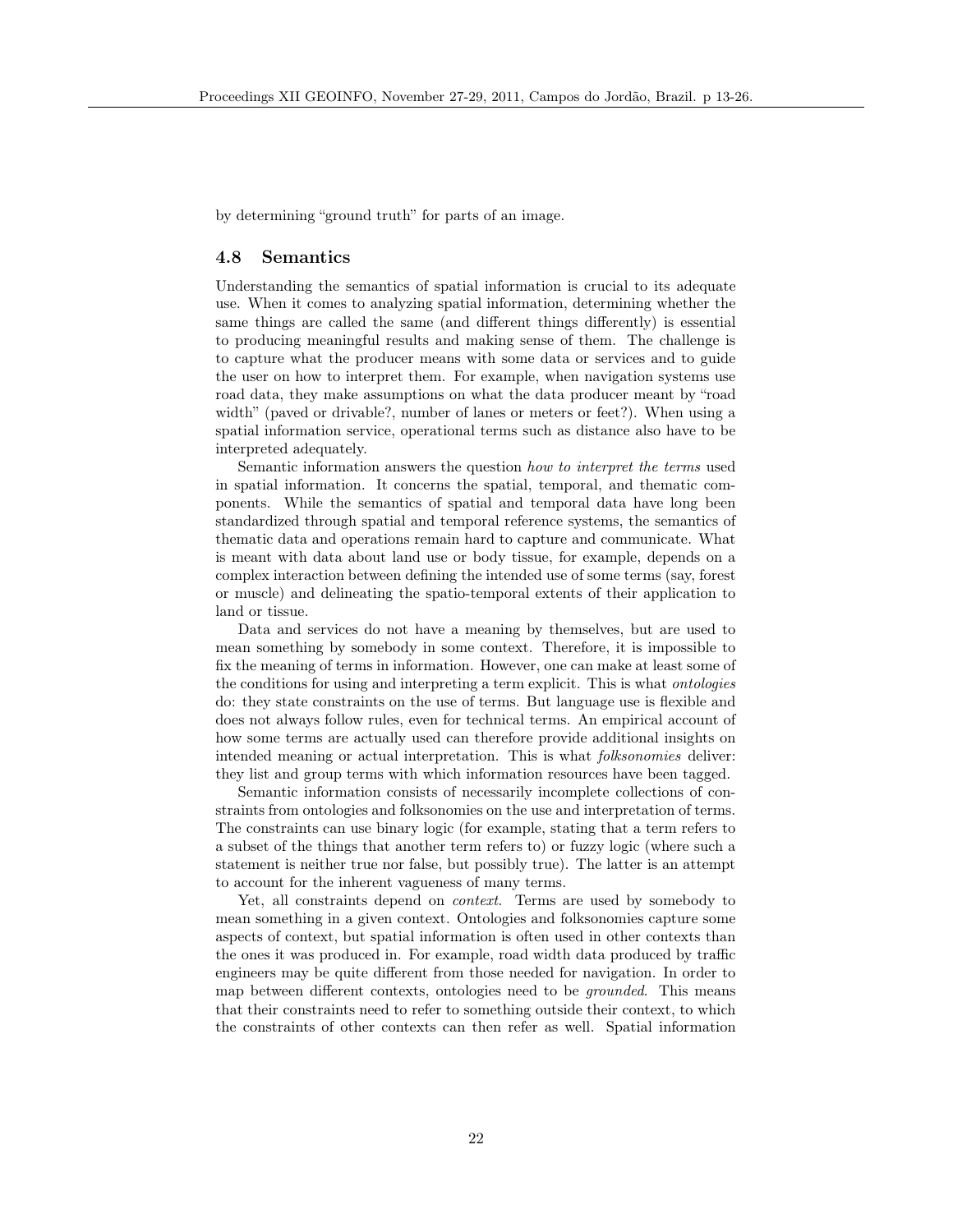has successfully relied on grounding for centuries, through spatial reference systems. These systems refer coordinates to something outside their conceptual framework, such as physical monuments or stars. Generalizing this idea from location information to any terms used in spatial information leads to the idea of semantic reference systems [12]. These systems, once established in practice, are expected to support translations of terms used in spatial data and services from one context to another. Grounding is the basis for analytical translations of terms from one context to another. Since all constraints on meaning are nondeterministic, stochastic approaches to translation are a valid alternative to explicit grounding. For example, translations of terms across natural languages are now routinely and successfully achieved through stochastic methods.

#### 4.9 Value

The final core concept proposed is that of value. Information about the value of spatial information answers questions about the many *roles* spatial information plays in society. The main aspect of value is *economic*, but the valuation of spatial information as a good in society goes far beyond monetary considerations. It includes its relation to other important social goods, such as privacy, infrastructure maintenance, or cultural heritage.

Setting policies on public *access* to spatial information, for example, is a pressing societal need requiring a better understanding of the many valuations involved. It is further complicated by the fact that information about indoor and geographic spaces can now be and is being collected and shared by almost everybody. This phenomenon of crowd-sourced or Volunteered Geographic Information (VGI, [8]) is profoundly altering the value of spatial information, from economic as well as institutional, ethical, and legal perspectives. For example, a key new challenge created by VGI is to understand and model *trust* in spatial information.

Given these wide ranging aspects of spatial information value, no coherent theoretical framework for it can be expected any time soon. Partial theories of value, for instance about the economic value of spatial information, are still sketchy and difficult to apply, because they involve parameters that are hard to control or measure. The cost of spatial information is no good guide to its value either, because it often reflects the high expenses for collecting the information, rather than the value of the result.

Value of information tends to accrue holistically and unpredictably, by new questions that can be asked and answered, new services that are provided. Partly for this reason, spatial information holdings have become significant assets, not only for scientists and governments, but also for enterprises in all sectors. Such assets need to be evaluated, for example in enterprise valuation, reinforcing the need for theories of spatial information value.

Even at the level of personal information management, the value of accessing and analyzing information through its spatial and temporal properties has barely been understood and tapped into yet [11]. For example, searching information by where or when it was collected or stored is highly effective, but still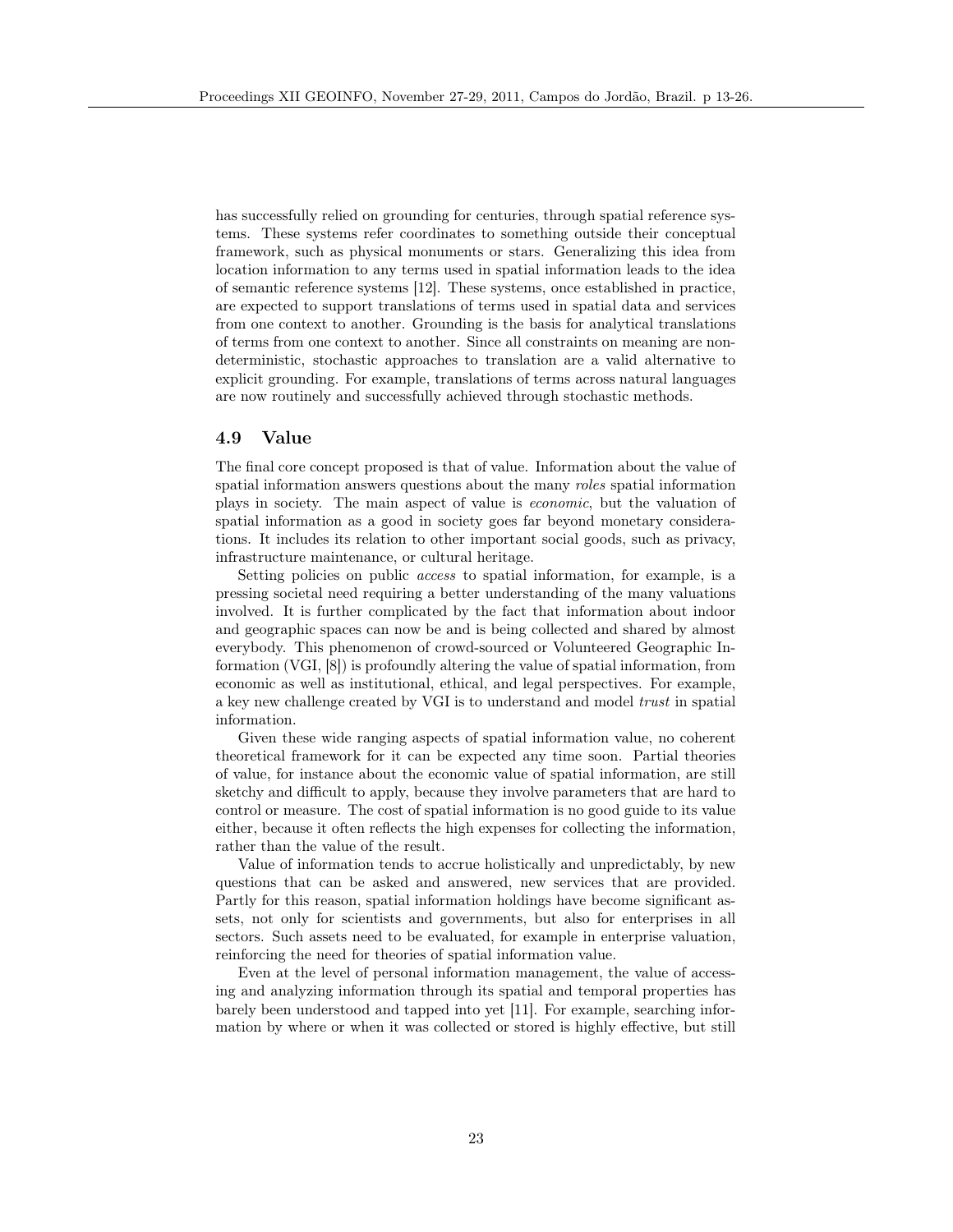only weakly supported by the web, personal computers, and smart phones.

### 4.10 Also-ran

It may be useful to consider some arguments against core status for some other concepts. Obviously, these may have to be reconsidered, so that this list of also-rans is part of the material for discussion.

My earlier lists of concept candidates contained nearness, spatial relations, feature, map, layer, motion, path, uncertainty, and scale. Typical reasons to exclude them from the list were that they were too broad or too narrow. In particular:

- *nearness* got generalized to *spatial relations*, but these serve to specify location and are covered there;
- *features* are now treated together with objects;
- *maps* are visualizations of mostly geographic information that exists in other forms;
- *layers* structure the representations of several concepts (fields, objects, networks) and are dealt with there;
- *motion* is only one process in space, although the most important one;
- *paths* are covered as parts of networks;
- *uncertainty* covers several concepts, of which resolution, accuracy, and semantics are covered;
- *scale* is also a catch-all for several concepts, of which resolution is on the list, extent (of a study area) is rather trivial, and support is more specialized (belonging to measurement ontology).

### 5 Conclusions

Achieving a stronger role for spatial information in science and society requires explaining its uses and benefits at a higher level than that of technologies and acronyms. The small set of concepts of spatial information proposed in this paper indicates a possible basis for such explanations. While it may miss or misrepresent some concepts, it provides a starting point to reach a conceptual view of our field that is accessible and intelligible to outsiders. The main goal at the moment is, therefore, to receive critical feedback and suggestions of what to add, drop, or change.

The concepts chosen and revised based on the expected feedback will then be described in more detail over the coming year<sup>3</sup>. These descriptions will ask and answer four questions about each concept:

<sup>3</sup>To participate in the discussion, please visit http://ifgi.unimuenster.de/services/ojs/index.php/ccsi/index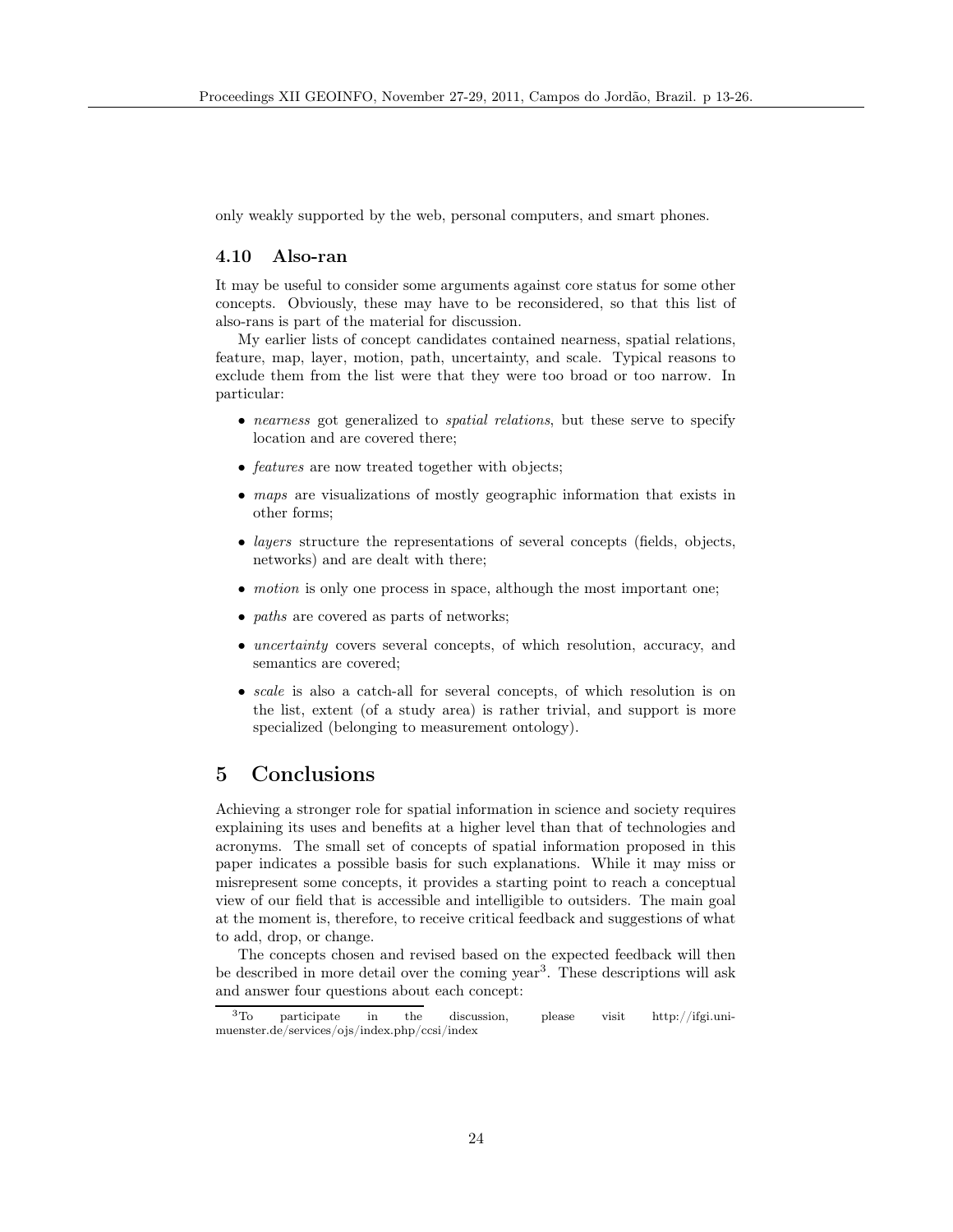- 1. *what* is the concept, i.e., what phenomena does it capture?
- 2. *where* does information about the concept come from, i.e., what are typical sources of information about it?
- 3. *how* is the concept *represented*, i.e., what data structures and algorithms implement it?
- 4. *how* is information about the concept *used*, i.e., what reasoning and analyses does the concept support?

The expected result is a catalogue of core concepts that are meaningful and useful across disciplines - a vocabulary to talk about spatial information to nonspecialists. Such vocabularies, when formalized, are referred to as ontologies. While formalization is not a primary goal here, treating the concepts as nodes in an ontology and relating them to an upper level ontology or embedding them in ontology patterns will certainly help to clarify them further. Starting this work as an ontology design exercise, however, would most likely not lead to a useful set of concepts, because their relation to actual data and computations would be too weak. A subsequent ontological analysis will produce an ontology of spatial information that allows for interfacing with other domains, while relating explicitly to information technology. As such, it will complement and benefit from existing ontologies of spatial information [6, 5].

### Acknowledgments

Countless discussions over the years with many colleagues and friends have encouraged and influenced these thoughts. The members of http://musil.unimuenster.de and the students of my *Introduction to Geographic Information Science* have been very helpful critics and supporters of this work. Some anonymous reviewers of GeoInfo2011 provided very useful comments.

### References

- [1] Ana Paula Dutra Aguiar, Gilberto Câmara, and Maria Isabel Sobral Escada. Spatial statistical analysis of land-use determinants in the Brazilian Amazonia: Exploring intra-regional heterogeneity. *Ecological Modelling*, 209(2-4):169–188, December 2007.
- [2] Peter A Burrough and Andrew U Frank. Concepts and paradigms in spatial information: Are current geographic information systems truly generic? *International Journal of Geographical Information Science*, 9(2):101–116, 1994.
- [3] Peter A Burrough and Andrew U Frank, editors. *Geographic Objects with Indeterminate Boundaries*. Taylor&Francis, December 1996.